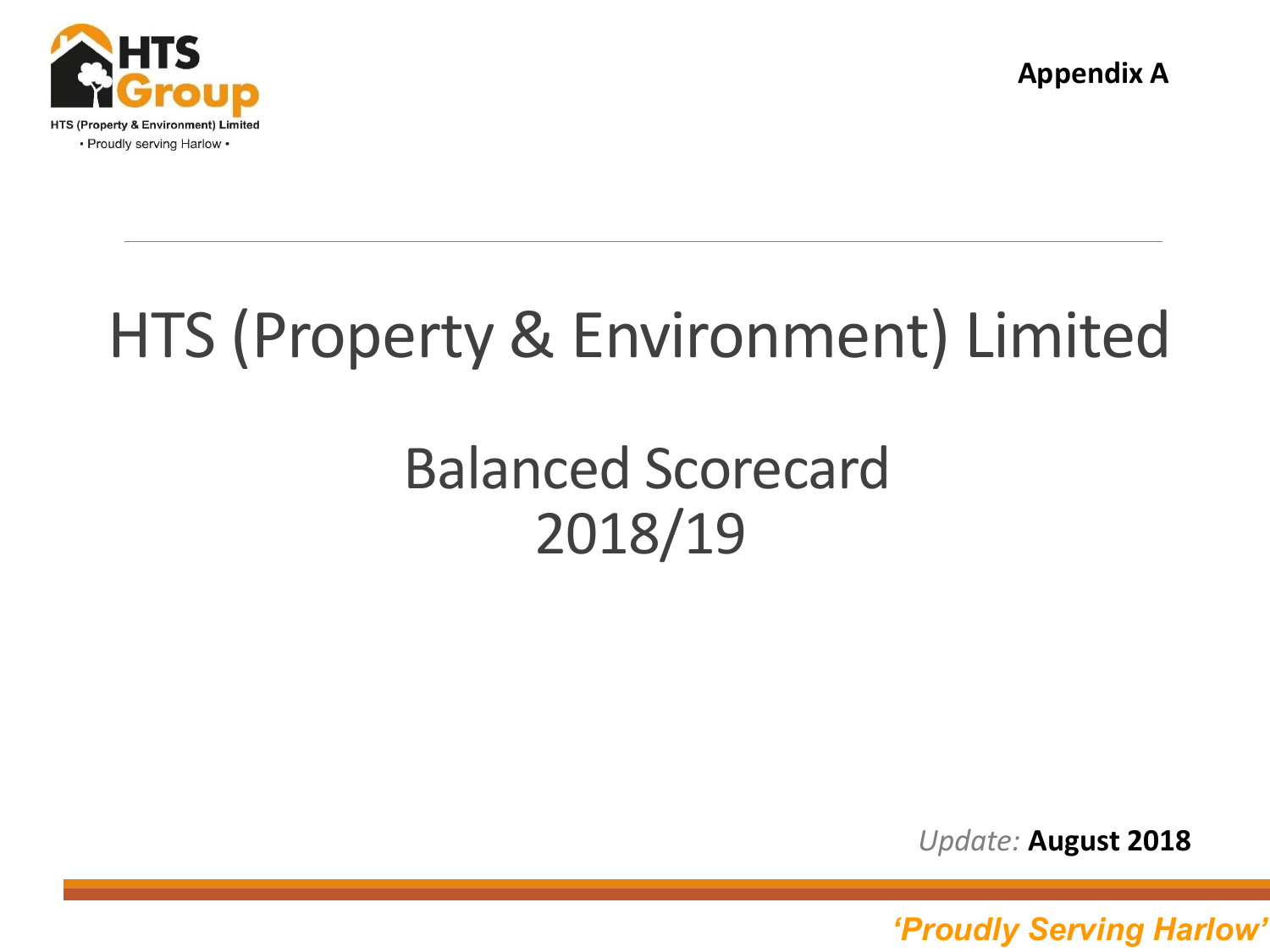### **HTS Balanced Scorecard - Objectives**



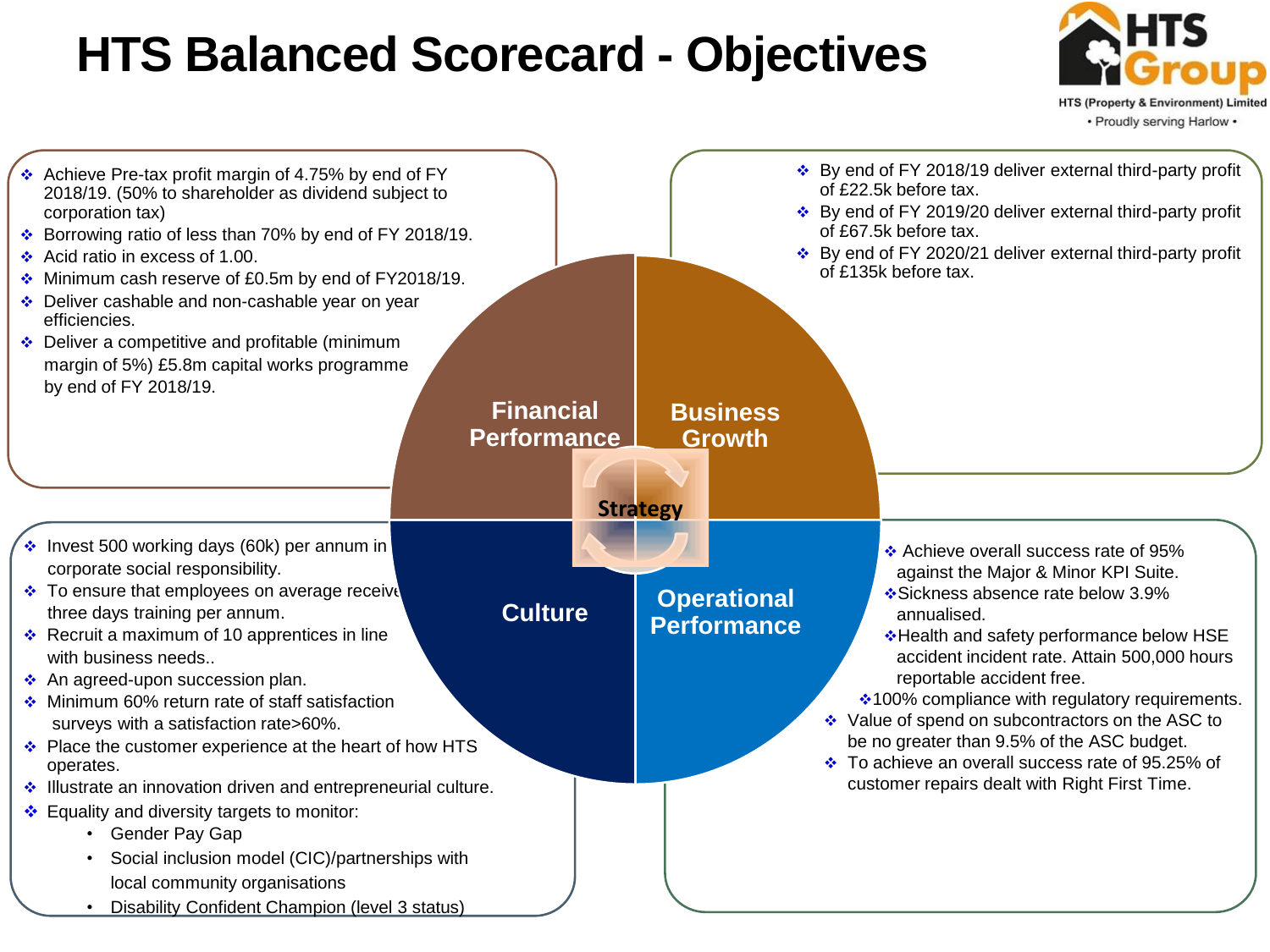

#### **Operational Performance Summary**

| <b>OBJECTIVES</b>                                                                                                    | <b>PERFORMANCE</b> | <b>COMMENTS</b>                                                                                                                 |
|----------------------------------------------------------------------------------------------------------------------|--------------------|---------------------------------------------------------------------------------------------------------------------------------|
| To achieve an overall success rate of 95% against<br>the Major & Minor KPI Suite                                     |                    | HTS has successfully achieved this target.                                                                                      |
| Sickness absence rate below 3.9% annualised                                                                          |                    | Sickness rate has just marginally exceeded target at<br>3.98%.                                                                  |
| Health and safety performance below HSE<br>accident incident rate. Attain 500,000 hours<br>reportable accident free. |                    | HTS AIR rating is well below HSE breach level.                                                                                  |
| 100% compliance with regulatory requirements                                                                         |                    | LGSR compliance has been at 100% every month.                                                                                   |
| Value of spend on subcontractors on the ASC to<br>be no greater than 9.5% of the ASC budget                          |                    | Subcontractor spend has remained within target of<br>10%.                                                                       |
| To achieve an overall success rate of 95.25% of<br>customer repairs dealt with Right First Time                      |                    | Customers' feedback from satisfaction surveys has<br>illustrated repairs carried out Right First Time at<br>above target level. |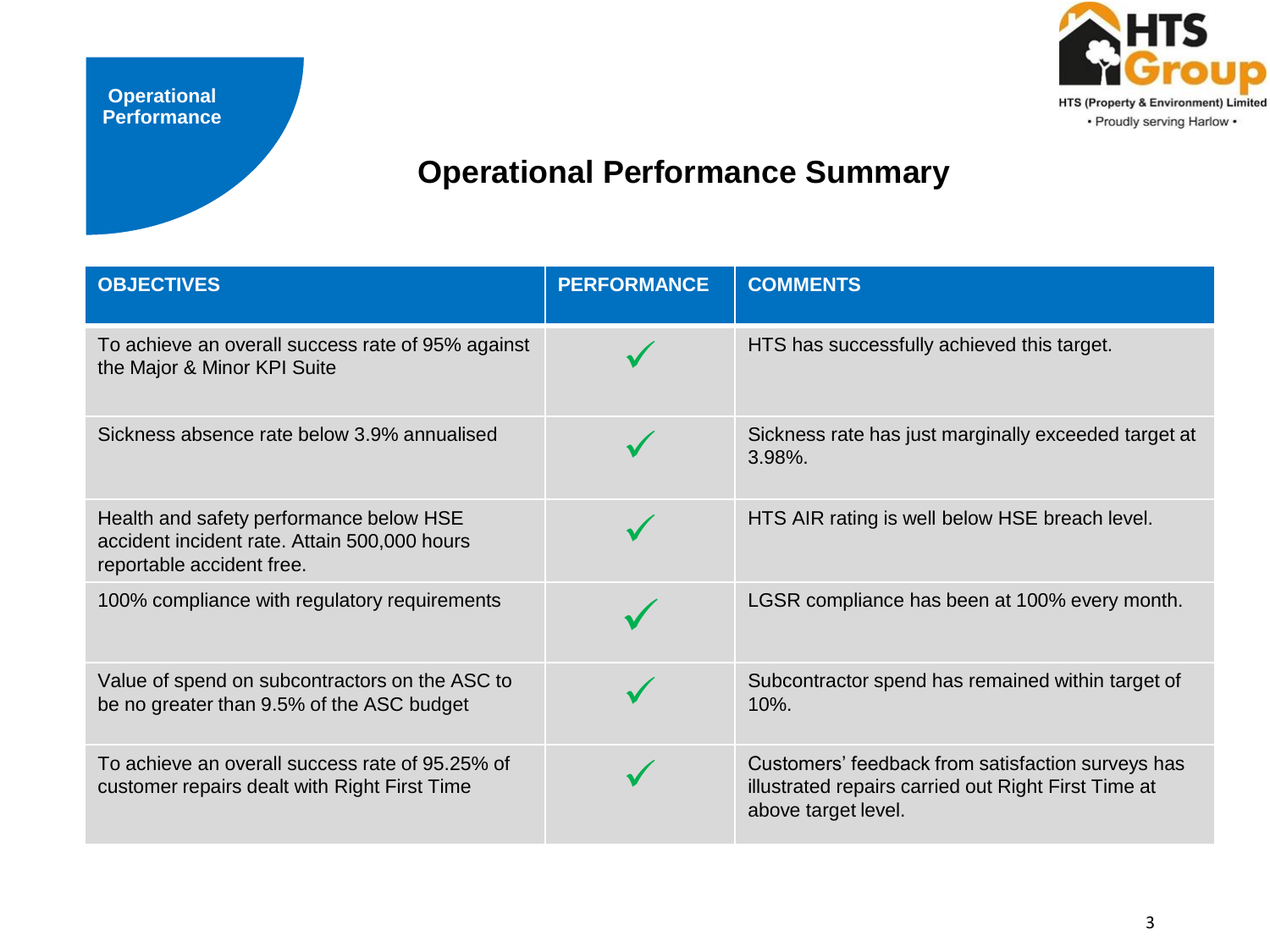



#### **Financial Performance Summary**

| <b>OBJECTIVES</b>                                                                                                    | <b>PERFORMANCE</b> | <b>COMMENTS</b>                                                          |
|----------------------------------------------------------------------------------------------------------------------|--------------------|--------------------------------------------------------------------------|
| Achieve pre-tax profit margin of 4.75% by end of<br>FY 2018/19. (With a min of 50% return to<br>Shareholder)         |                    | HTS is projected to achieve 4.75% Pre-tax profit by<br>end of FY 2018/19 |
| Borrowing ratio of less than 70% by end of FY<br>2018/19                                                             |                    | On target to achieve Objective                                           |
| Acid ratio in excess of 1.00                                                                                         |                    | On target to achieve Objective                                           |
| Minimum cash reserve of £0.5m by end of<br>FY2018/19                                                                 |                    | Projected cash reserve is on track to achieve target.                    |
| Deliver cashable and non-cashable year on year<br>efficiencies                                                       |                    | On target to achieve Objective                                           |
| Deliver a competitive and profitable (minimum<br>margin of 5%) £5.8m capital works programme by<br>end of FY 2018/19 |                    | On target to achieve Objective based on projection                       |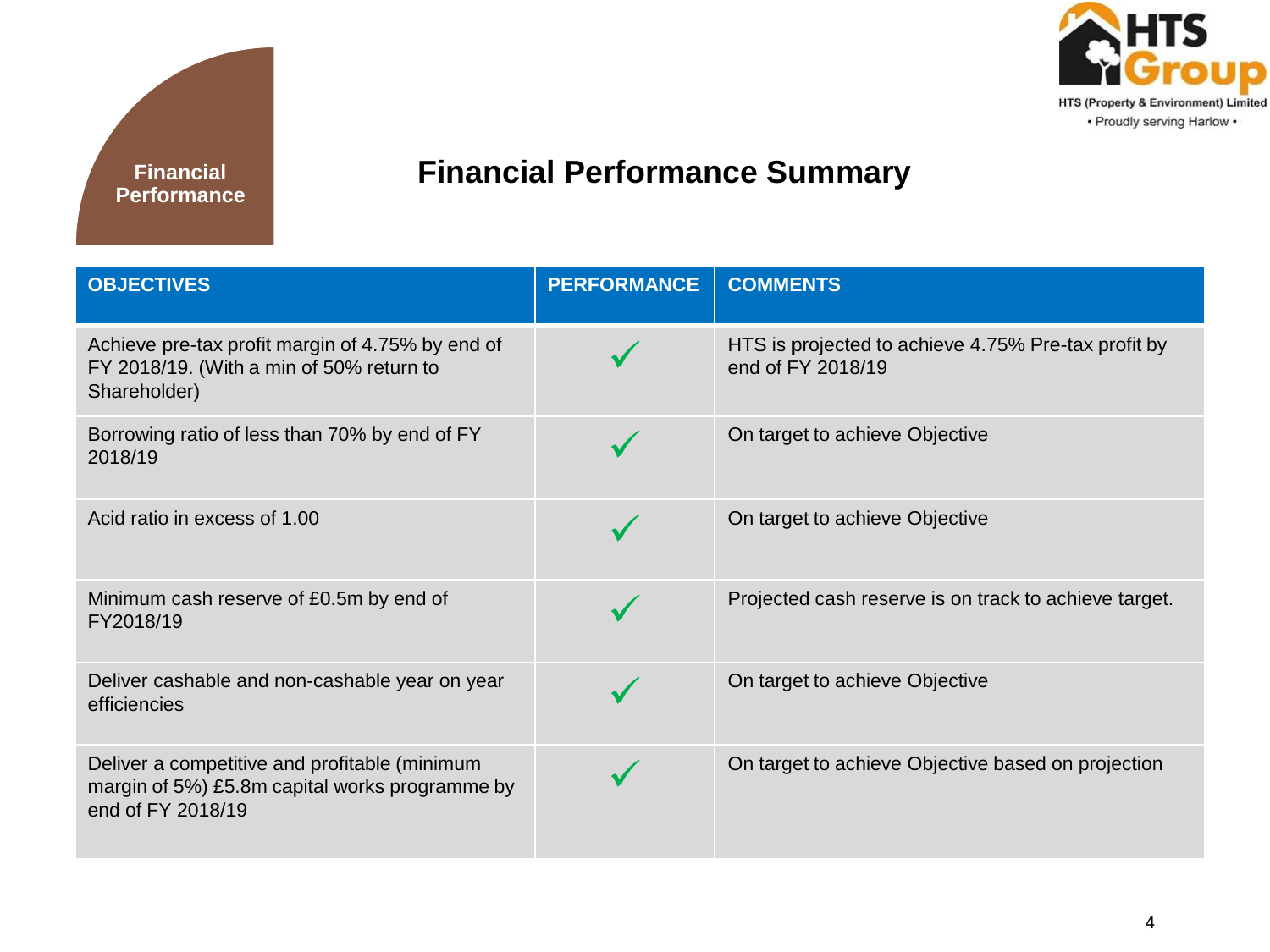

#### **Business Growth Summary**

| <b>OBJECTIVES</b>                                                                  | <b>PERFORMANCE</b> | <b>COMMENTS</b>                                                                                                                        |
|------------------------------------------------------------------------------------|--------------------|----------------------------------------------------------------------------------------------------------------------------------------|
| By end of FY 2018/19 deliver external third-<br>party profit of £22.5k before tax. |                    | HTS has actively pursued a number of initiatives<br>thus securing profit from external third-party to<br>achieve target by period end. |
| By end of FY 2019/20 deliver external third-<br>party profit of £67.5k before tax. |                    | Data to be provided when information available                                                                                         |
| By end of FY 2020/21 deliver external third-<br>party profit of £135k before tax.  |                    | Data to be provided when information available                                                                                         |